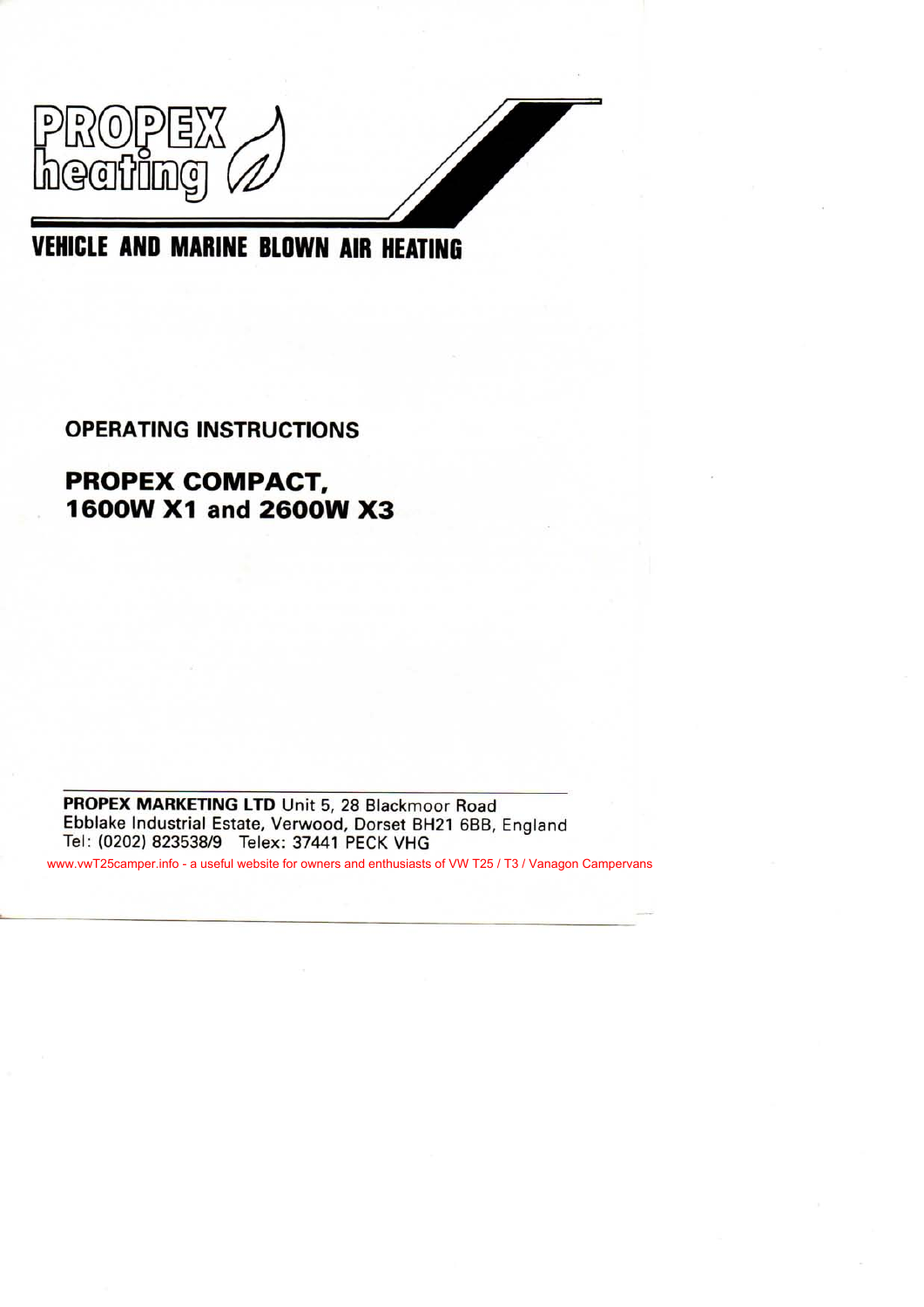#### **Technical Description**

*Propex Heaters* are fueled by butane or propane gas and are pex Heaters are fueled by butane or proparte gas and are warm air systems designed to supply one or more outlets<br>through hot air ducting. Air for combustion is taken from outside the vehicle, mixed with gas and ignited. It is then passed tside the vehicle, mixed with gas and ignited. It is then passed<br>that the vehicle contribution chamber and ough a two stage stainless steel compusion channel and

Fresh air is taken in through a separate inlet orifice and collects esh air is taken in through a separate met onmee and concern<br>exchanger before being heat off the three surfaces of the heat exchanger before being passed through the ducting to the hot air outlet(s). Fresh air is<br>usually taken from inside the cabin for maximum efficiency, ually taken from inside the capin for maximum emerging, hough it may be taken from outside if preferred. The combustion side of the heater is totally sealed from the heating<br>air side and at no time can the two mix.

#### **Operation**

- (1) Check that the gas supply is switched on.
- (2) CHECK that the gas supply to contenee on position is the thermostal dial to zero and move the threeposition switch to the left. The red power light should<br>illuminate.
- $\alpha$  rotation the thermostat dial until the green light (bottom light) otate the thermostat dial until the green nght (bottom ngm on the thermostat) illuminates. The heater should now go through its ignition sequence. The higher the thermostat dial rough its ignition sequence. The nigher the thermostation. set, the greater the temperature will be
- The intermostal switches the health commences the fan will operate hen the ignition sequence commences the rail will operate
- on a six-second pre-purge eyele to sisual current on a six-second pre-purge eyele to sisual cut in fter pre-purge the spark generator will automatically cut in and regular sparking will be heard for the next six seconds<br>during which ignition will occur.
	- *NOTE:(5a)* If the heater switches off after the pre-purge cycle the heater switches on after the pre-parge cycle ithout the spark generator starting, this will<br>interventions and the heater will be in the indicate low voltage and the heater will be in the<br>lock-out mode. The green light on the thermostat will have remained on and the fault will either be flat battery or faulty wiring. The unit can be reset by switching off and back on at the thermostat.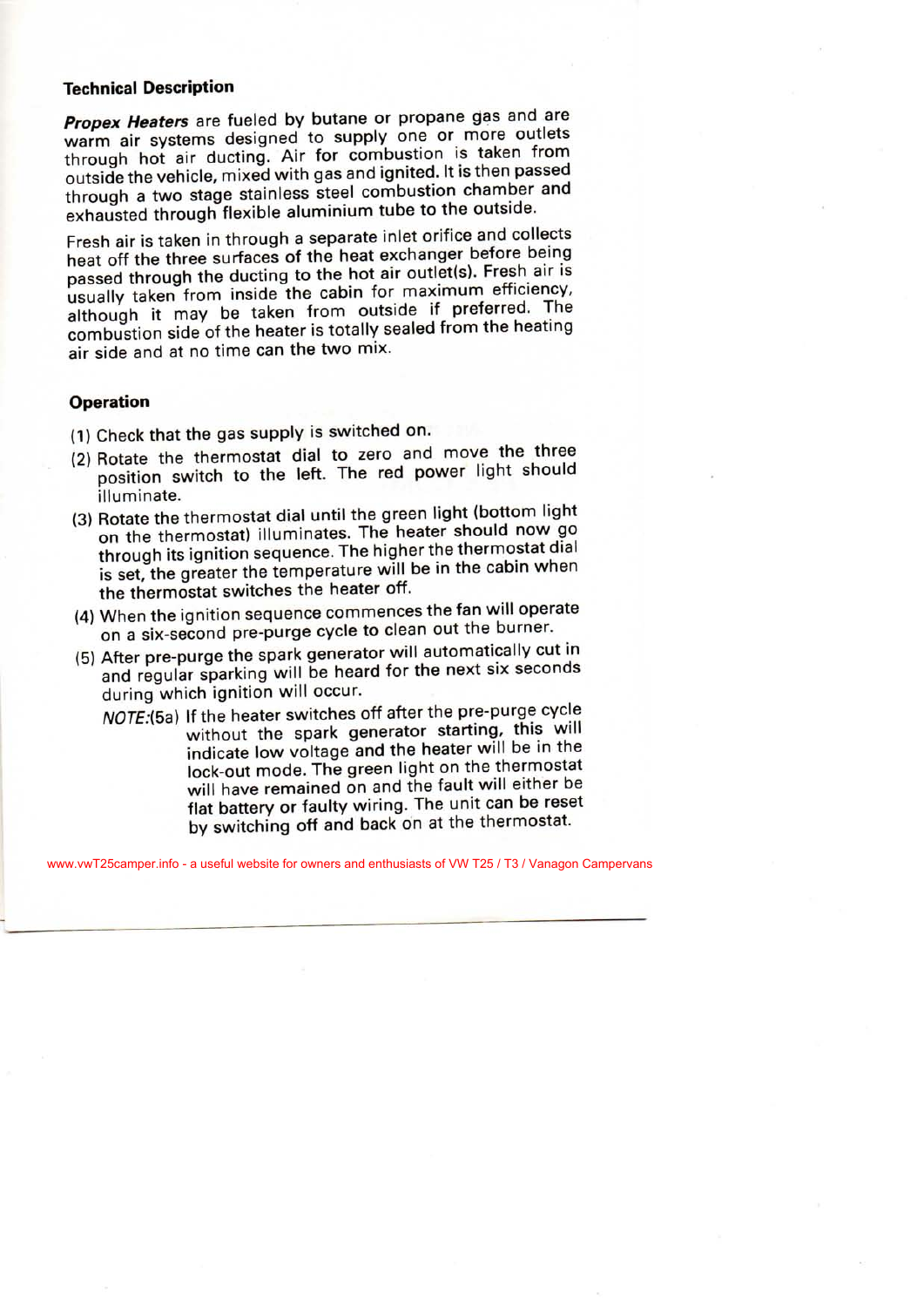- (5b) If the heater switches off after the six seconds of the spark generator running it usually indicates ignition failure. Check that gas is switched on and if so that there is gas in the bottle. In cold conditions ignition failure could be caused by frozen butane gas.
- (6) Ignition will usually occur shortly after the spark generator starts and a slight difference in tone will be apparent.
- (7) When the cabin temperature reaches the set level the unit will switch off; this will be indicated by the green light on the thermostat switching off but the red light (top light on the thermostat) will stay on.
- (8) *Propex Heaters* are fitted with a post-purge cycle for cooling the unit down after operation. This is controlled by a temperature sensor inside the heater which, when activated, will turn the red light green indicating that the heater will run on the "fan only" mode after it has been switched off. The post-purge sensor may also be triggered after the unit has switched off. This is caused by heat radiating off the heat exchanger.
- (9) If the thermostat switch is moved to the right, it will operate the fan on its own for blowing cool air. In this instance the red power light will turn green and the thermostat dial will be overridden.

# **Adjustment of Thermostat Sensitivity**

The Adjuster preset is a hysteresis control which can alter the temperature differential from 4°C to **1/2**°C. To adjust the thermostat, first pull the dial knob off and remove case by undoing the screw beneath the knob. The diagram overleaf shows the position of the adjuster. For maximum sensitivity turn the preset fully anticlockwise, and for minimum sensitivity turn it clockwise. The preset is designed to be adjusted using a small screwdriver. There is a small arrow in the centre to show which way it is adjusted.

The preset is not a linear control and most of the adjustment is toward the anticlockwise endstop.